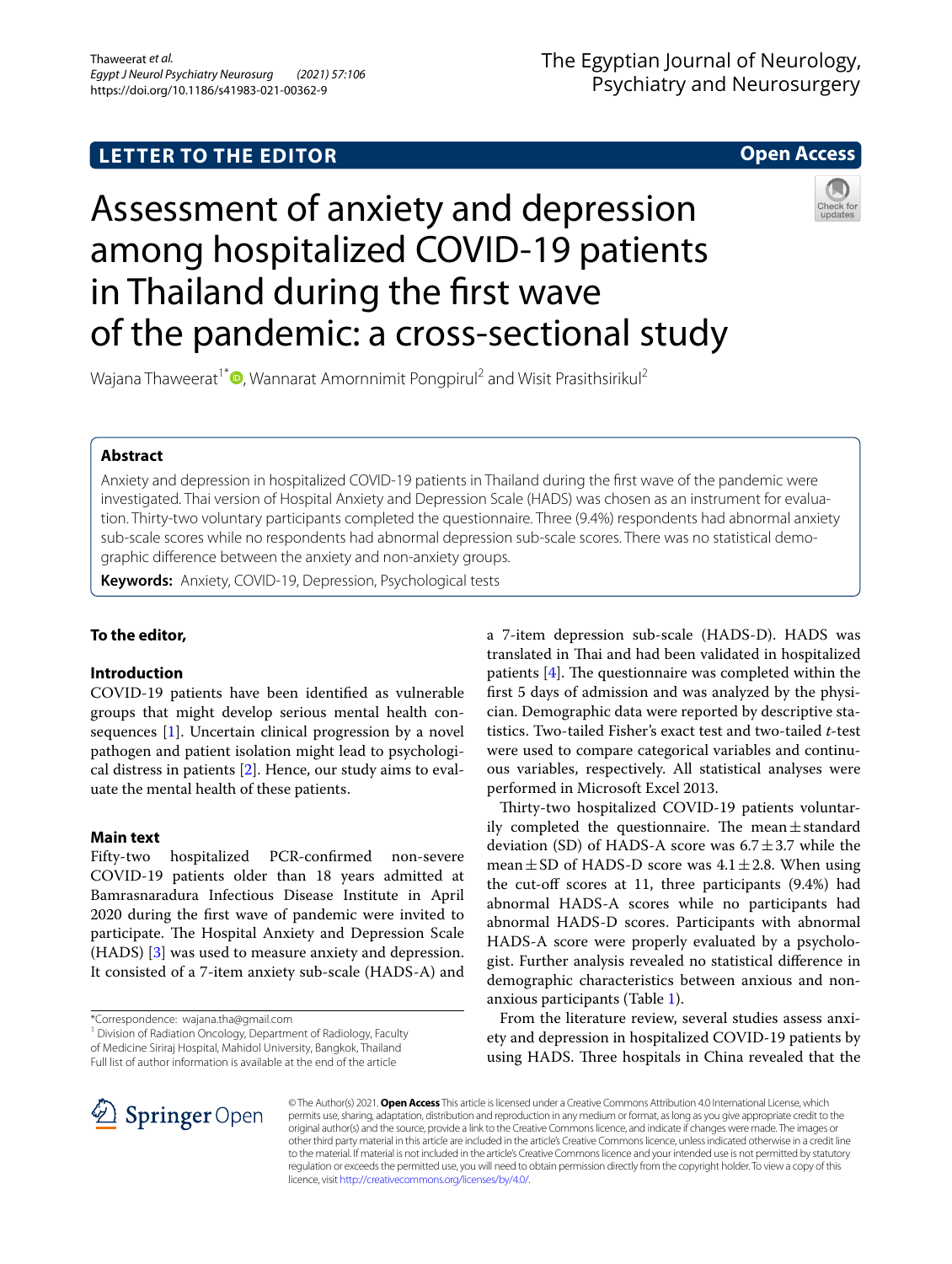| <b>Characteristics</b>          | Anxiety group ( $n=3$ ) | Non-anxiety group ( $n = 29$ ) | <i>p</i> -value |
|---------------------------------|-------------------------|--------------------------------|-----------------|
| Gender                          |                         |                                |                 |
| Male                            | $0(0\%)$                | 14 (48.3%)                     | 0.23            |
| Female                          | 3 (100%)                | 15 (51.7%)                     |                 |
| Age (year; mean $\pm$ SD)       | $45.3 \pm 22.0$         | $36.4 \pm 15.1$                | 0.39            |
| Educational background          |                         |                                |                 |
| Secondary school level or lower | $1(33.3\%)$             | 14 (48.3%)                     | 1.00            |
| University level                | 2(66.7%)                | 15 (51.7%)                     |                 |
| Place of origin                 |                         |                                |                 |
| Bangkok Metropolitan Region     | $1(33.3\%)$             | 20 (69.0%)                     | 0.27            |
| Other regions                   | 2(66.7%)                | $9(31.0\%)$                    |                 |
| Income (Baht; mean $\pm$ SD)    | $20,333 \pm 13,650$     | $29,776 \pm 34,363$            | 0.39            |
| Underlying diseases             |                         |                                |                 |
| Yes                             | 2(66.7%)                | $9(31.0\%)$                    | 0.27            |
| No                              | $1(33.3\%)$             | 20 (69.0%)                     |                 |

<span id="page-1-0"></span>**Table 1** Characteristics comparison between anxiety and non-anxiety participants

*SD* standard deviation

prevalence of admitted COVID-19 patients with abnormal HADS-A score is 20.9–41.5% while the prevalence of patients with abnormal HADS-D score is 18.6–50.5% [[5–](#page-2-4)[7\]](#page-2-5). Two studies from South Korea conducted in hospitalized COVID-19 patients showed that 10.3–18% of participants had abnormal HADS-A score, whereas 15.9–39% of participants had abnormal HADS-D score [[8,](#page-2-6) [9\]](#page-2-7). Furthermore, an evaluation of anxiety and depression among admitted COVID-19 patients in Turkey demonstrated that 34.9% and 42.0% of participants had abnormal HADS-A score and abnormal HADS-D score, respectively [[10](#page-2-8)].

The biological effect of SARS-CoV-2 on the brain causing neuropsychiatric symptoms is not well-established, but possible mechanisms include neuroinfammation, altered neurotransmitter, and neuronal damage [\[11](#page-2-9)]. For psychosocial stressors, the uncertainty of disease progression, welfare concern of quarantined contact people who might be infected, and an obstacle of mental support from visitors in the isolation ward can contribute to the development of anxiety in these vulnerable patients. Nevertheless, our study is limited by a small sample size due to the decline of patients during the duration of our study.

### **Conclusions**

In summary, we suggested that mental health assessment is crucial for the hospitalized COVID-19 patient to explore psychological distress which might require intervention to prevent further psychological complications. Our study and other studies conducted overseas demonstrated that HADS can be used to assess depression and anxiety in hospitalized COVID-19 patients.

#### **Abbreviations**

HADS: Hospital Anxiety and Depression Scale; HADS-A: Anxiety sub-scale of HADS; HADS-D: Depression sub-scale of HADS; SD: Standard deviation.

#### **Acknowledgements**

Not applicable.

#### **Authors' contributions**

WT: conceptualization, data curation, formal analysis, investigation, methodology, resources, visualization, writing—original draft, writing—review and editing. WAP: conceptualization, methodology, project administration, resources, writing—review and editing. WP: conceptualization, methodology, supervision, writing—review and editing. All authors read and approved the final manuscript.

#### **Funding**

None.

#### **Availability of data and materials**

The datasets used and analyzed during the current study are available from the corresponding author on reasonable request.

#### **Declarations**

#### **Ethics approval and consent to participate**

The study was approved by the Institutional Review Board of Bamrasnaradura Infectious Disease Institute (IRB No. S009h/63\_ExPD). Written informed consent was obtained from each participant in the study.

#### **Consent for publication**

Not applicable.

#### **Competing interests**

The authors declare that they have no competing interests.

#### **Author details**

<sup>1</sup> Division of Radiation Oncology, Department of Radiology, Faculty of Medicine Siriraj Hospital, Mahidol University, Bangkok, Thailand. <sup>2</sup> Bamrasnaradura